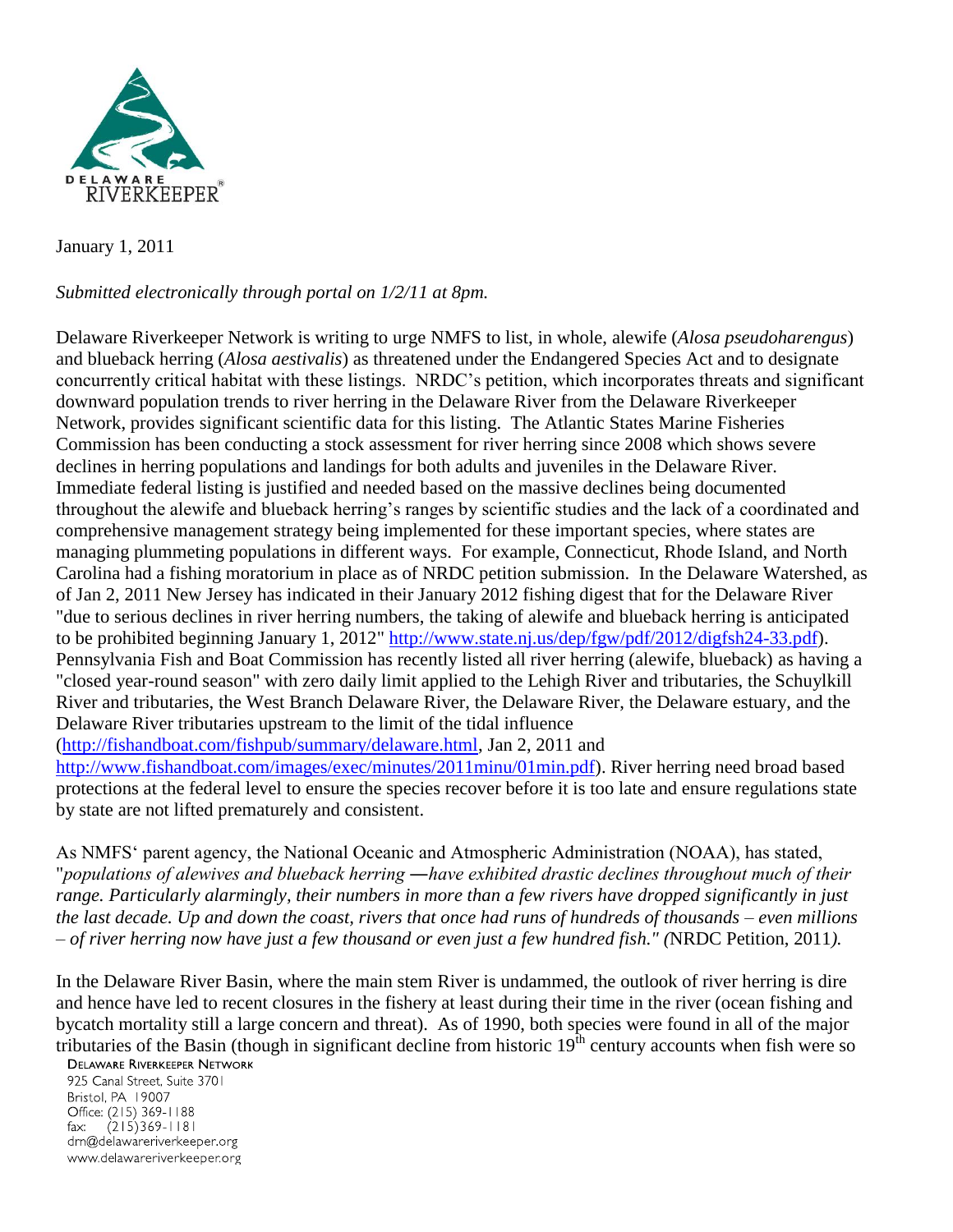prevalent they often "flipped onto the creek banks of Delaware River tributaries each spring"). But data from 1990 forward indicate significant declines in landings of both species for the Delaware Watershed. According to ASMFC data, adult populations of both species have had a decline from 2001-2007 and three of the lowest data points occurred from 2005-2009. From 1991 to 2001, commercial landings averaged 19,688 pounds. From 2002 to 2008, commercial landings averaged only 5,270 pounds annually. In 2009, landings dropped to a low 1,453 pounds, a 93% reduction from the 1991-2001 average (DNREC). There is a similar declining trend in New Jersey as well where landings were documented by NJDEP as:

1995-2000 – 3,459 pounds annual average 2001-2006 – 3,066 pounds annual average 2007-2009 – 867 pounds annual average

The numbers for juvenile herring species also show declines. Juvenile blueback herring recruitment for 2009 remained below average for the fourth year in a row, with the juvenile index from 2006-2009 representing the lowest average of any four year period except for 1980 to 1983 – indicating a serious decline in the overall health of blueback herring (NJDEP, 2010). Alewife recruitment for 2009 was also very poor for the third time in four years and in Delaware both alewife and blueback remained low in 2008 and 2009 (DNREC, 2010).

Historic threats are still present in the Delaware Basin with the loss of spawning habitat in every tidal stream of the Delaware River in Delaware due to the construction of low-head dams that formed mill ponds dating to the 1800s or early 1900s (ASMFC 2008). All of these Delaware River tidal streams are relatively short in length (with the longest being approximately 10 to 12 miles from the river or bay to the first dam), which results in a fairly steep salinity gradient (ASMFC 2008). Thus, all spawning in these tidal streams in Delaware is usually restricted to the short distance of freshwater near the dam and immediately downstream (ASMFC 2008).

Dredging operations in the Delaware River also adversely affect the river's populations of alewife and blueback herring. Hydrodynamic alterations from past dredging operations, including in conjunction with water sharing agreements with upstream towns, has caused salt water encroachment, modified water flows, and made certain areas unsuitable spawning habitat for anadromous species, including the alewife and the blueback herring, for periods of time (NRDC Petition, 2011).

The deepening of the Delaware River main channel for navigational purposes and its maintenance dredging has increased the tidal range of the Delaware Estuary. Hydraulic dredging can entrain anadromous fish species, taking them up into the dredge drag-arms and impeller pumps and resulting in death. Consumptive use and water diversions up river have reduced freshwater flows. The combination of increased tidal fluctuation and reduced freshwater flows has caused saltwater to intrude into the freshwater tidal reach of the estuary, depriving anadromous fish species like blueback and alewife, of freshwater habitat important for spawning. Ongoing dredging continues to change salinity, which can affect the behavior of anadromous fish like these species.

A major dredging project, the Delaware River Deepening Project, which has begun in one dredge reach in 2010 despite litigation by DRN, will exacerbate many of the adverse effects of past dredging activities and will further harm the river's alewife and blueback herring populations. The Deepening Project will deepen the river's main shipping channel by 50 feet over 102 miles. Agency comments and technical reports with respect to the dredging project indicate that the dredging operations are expected to result in the resuspension of high levels of PCBs and other contaminants that had been absorbed by the sediment; may result in changes to the salinity and bottom habitat that could negatively impact anadromous fishes that rely

## Page **2** of **5**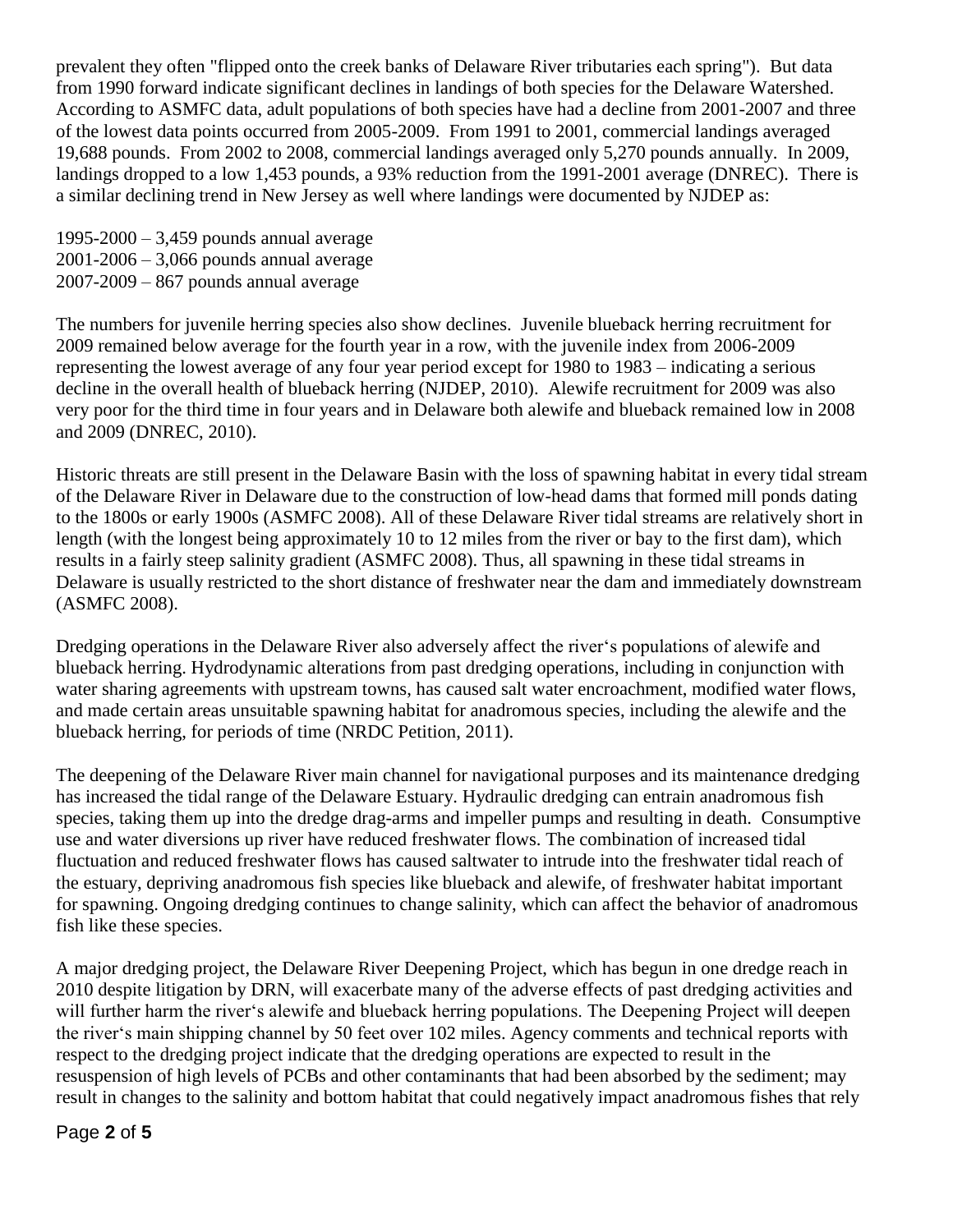on such habitat for spawning and nursery habitat; and may exacerbate the sediment deficit in the Delaware River system (current maintenance dredging removes more sediment from the estuary than is supplied to the estuary and the new 45 foot channel would likely require increased maintenance dredging) (NMFS 2010).

The Southport Marine Terminal Development project further threatens populations of alewife and blueback herring in the Delaware River. The Southport Development project involves filling in 12.28 acres of open water (0.2 of which is emergent wetlands, 1.08 acres of which is shallow water habitat, and 3.62 of which is deep water habitat), 3.75 acres of non-tidal wetlands, and 0.73 acres of a tidal drainage area; filling in an unspecified amount of floodplain lands with 3 to 4 feet of fill in order to raise the area to above the 100-year floodplain (in fact to raise it to the 200-year floodplain); dredging a 35-acre area within the Delaware River to a 40+2foot depth; impacts to approximately 4,600 linear feet of existing shoreline; and the permanent loss of 1.08 acres of submerged aquatic vegetation.

The Southport project will further degrade water quality and habitat in the Delaware River. The water quality effects from this project include impacts on dissolved oxygen levels through the removal of water celery, an important plant that contributes oxygen to the water, and the introduction of contaminants from both resuspension of sediments and disposal in the Fort Mifflin CDF, a known source of contaminants due to the sediments disposed there. According to the U.S. Fish and Wildlife Service, sediments to be used in the Southport project contain contaminant concentrations high enough to pose unacceptable ecological risk to aquatic organisms. This means that these sediments should only be used in areas where they will not be inundated during high water events and in a way that reduces their potential for leaching from precipitation. However, the spoils from the Southport project are planned for disposal at the Fort Mifflin CDF. Fort Mifflin has been shown to effectively discharge pollution back into the River from sediments disposed there rather than filtering it out prior to discharge. Among the toxics discharged to the River by the CDF are cadmium, lead, copper, zinc and total suspended solids.

The proposed construction and operation of a Liquefied Natural Gas (LNG) import terminal on the Delaware River near Logan, New Jersey, by Crown Landing, LLC will also impact the populations of alewife and of blueback herring in the Delaware River. This proposal was approved by the FERC in 2006. Construction of the LNG terminal will require hydraulic dredging of 1.24 million cubic meters in the first year followed by maintenance dredging of 67-97,000 m3/year. Dredging will occur from August through December and threatens to significantly harm alewife and blueback herring populations in the Delaware, including by impacting migration patterns and distribution. In addition, it is believed the facility will receive up to 150 shipments per year. LNG carriers take on ballast water as they offload in order to maintain stability – an estimated 8 million gallons will be pumped rom the River over a 10 hour period while at the berth with an additional 5 to 11 million gallons being taken on after undocking downstream of the berth area. These activities may result in entrainment and impingement of alewife and blueback herring larvae.

The Delaware River alewife and blueback herring populations are also threatened by exceptionally poor water quality. Petroleum pollution and pollution from dye manufacturing is believed to have contributed to the long-term decline of the river's alewife and blueback herring populations (ASMFC 2008). In addition, heavy organic loading near Philadelphia, Pennsylvania during the 1940s and 1950s caused severe declines in DO levels and made parts of the Delaware River uninhabitable for fish during the warmer months of the year (ASMFC 2008). In giving the Northeast region an overall grade of F for water quality and coastal habitat, the EPA's National Coastal Condition Report (2004) noted particular concern about water pollution and fish tissue contaminants in the Delaware River (EPA 2004). EPA's National Coastal Condition Report (2008) rated the water quality in the Delaware River as poor because of high nitrogen and phosphorous levels; several tributaries of Delaware Bay were also given a poor rating (EPA 2008). The Delaware River also has high levels of PCBs, dioxins, mercury, and chlorinated pesticides in its sediments and is subject to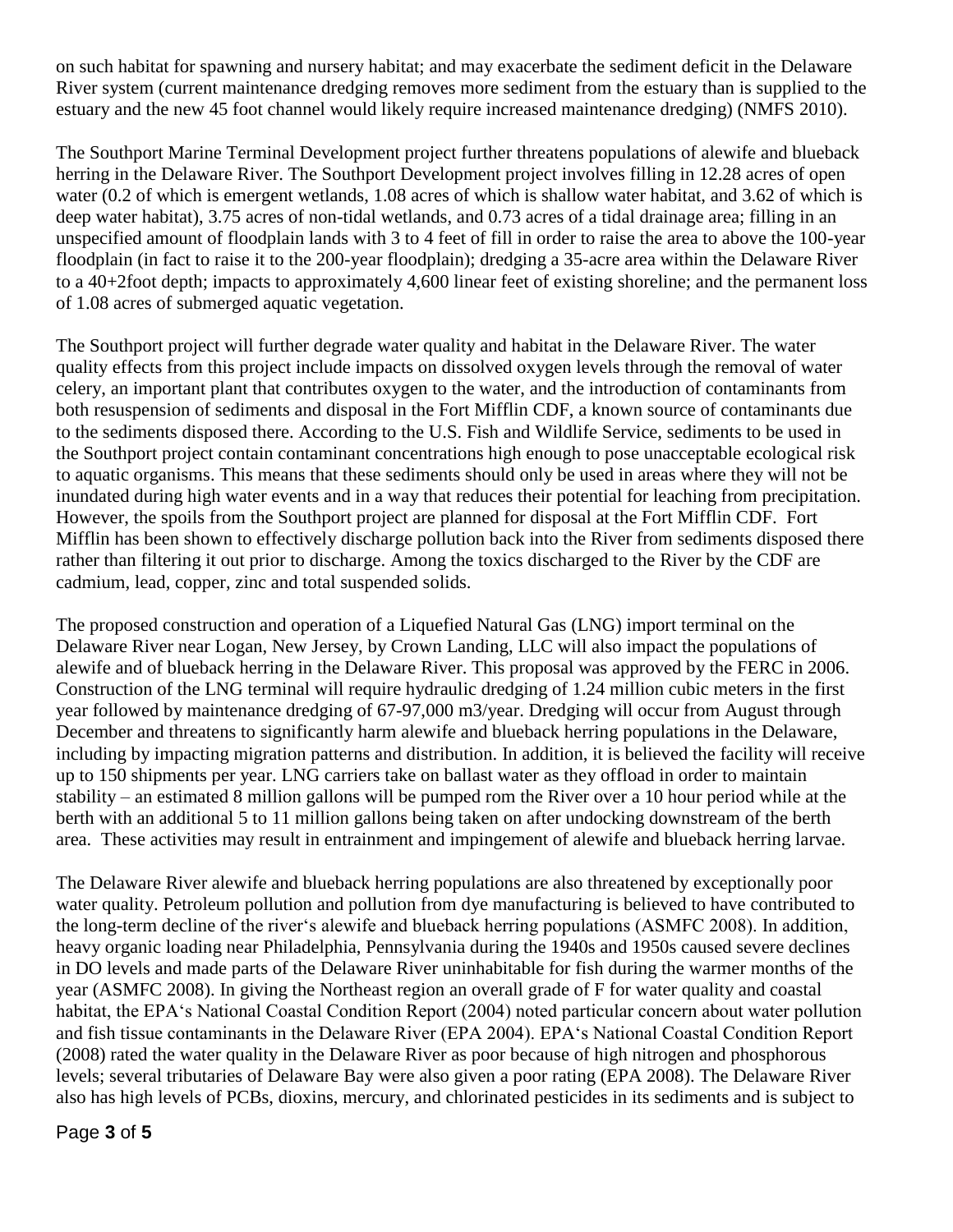numerous fish consumption advisories. Part of the Roebling-Trenton stretch of the river is a designated EPA Superfund site because of contamination originating from the Roebling Steel plant (NRDC, 2011).

Increased withdrawals from the Delaware River, increasing salt water intrusion and affecting flow patterns, also pose a threat. One of the largest looming threats in the Delaware Basin is an explosion of proposed natural gas extraction activity using unconventional drilling called hydraulic fracturing in the Basin. 36% of the Basin is underlain with Marcellus shale. Each natural gas well, when hydraulically fractured, is estimated to use 1 to 9 million gallons of water, with an average of 4.5 million gallons, from the Delaware River system or groundwater supplies. This water intensive drilling process has already exploded to the west of the Delaware Basin in the Susquehanna Basin, causing conversion from forests to industrial drilling pads and pipelines and increased roads, sediment pollution from erosion and sediment control issues, pollution events and discharge of highly saline brinewater (flowback) that has high levels of contaminants and radioactive materials, and ground water contamination. If drilling is able to proceed in the Basin, pollution and effects to fish species will surely follow.

Impingement and entrainment by power plants (the Connectiv Power Plant at Edgemoor, and the Motiva (now Valero) Refinery at Delaware City) are significant threats. A recent report by Entrix (2008) indicated substantial losses of river herring at the Connectiv Power Plant with the absolute numbers of river herring mortality found to be in excess of 600 million (Entrix (2008), as cited in DNREC 2010). The Salem Nuclear Generating Station kills over 3 billion fish a year including over 59 million blueback herring, 77 million weakfish, 134 million Atlantic Croaker, 412 million White Perch, 448 million Striped Bass, and 2 billion Bay Anchovy (Figures provided are numbers of fish killed. Source: correspondence from US Fish & Wildlife Service to NJDEP, June 30, 2000 relying on PSE&G permit application data). But instead of putting forth a regulatory option for existing facilities that would best protect the greatest number of fish and pounds of fish for our fisheries (closed cycle cooling), the US EPA is putting forth the option that provides the least level of protection of those it studied and considered.

Delaware Riverkeeper Network further corroborates with the petitioner's concerns of climate change on these species as it pertains to Delaware River populations. Looking ahead, climate change poses a grave threat to both species. Warming water temperatures will accelerate the spread and severity of hypoxic zones in spawning and nursery areas such as in the Chesapeake Bay and Delaware River. Changing weather patterns will increase water flow patterns and pollutant loadings to such an extent that these and other water bodies may no longer provide hospitable habitat. Changes to ocean, estuarine, and riverine environments may interfere with migratory cues. As anadromous species that segregate out into river-specific populations, the alewife and the blueback herring have limited capacity to shift range, particularly in the short-term, in response to changing environmental conditions. The highly-depleted status of most of these river populations also means relatively low genetic diversity, which further limits capacity to evolve and spread out in response to changing environmental conditions. Climate scientists predict that global warming will be particularly significant for coastal and riverine environments in the Northeast and mid-Atlantic regions, including the Delaware River. It will exacerbate low dissolved oxygen levels by increasing precipitation and nutrient inputs into water bodies in these regions, including the Delaware (Howarth *et al.* 2006). It can also affect salinity.

Other negative trends include, increased destruction of forests in the watershed, increased stormwater, and continued filling and development of floodplains – all of which negatively affect water quality. Acoustic effects in freshwater, such as pile driving and underwater drilling can deter migrating anadromous fishes such as American shad and river herring (NJ Wildlife Action Plan, 2008).